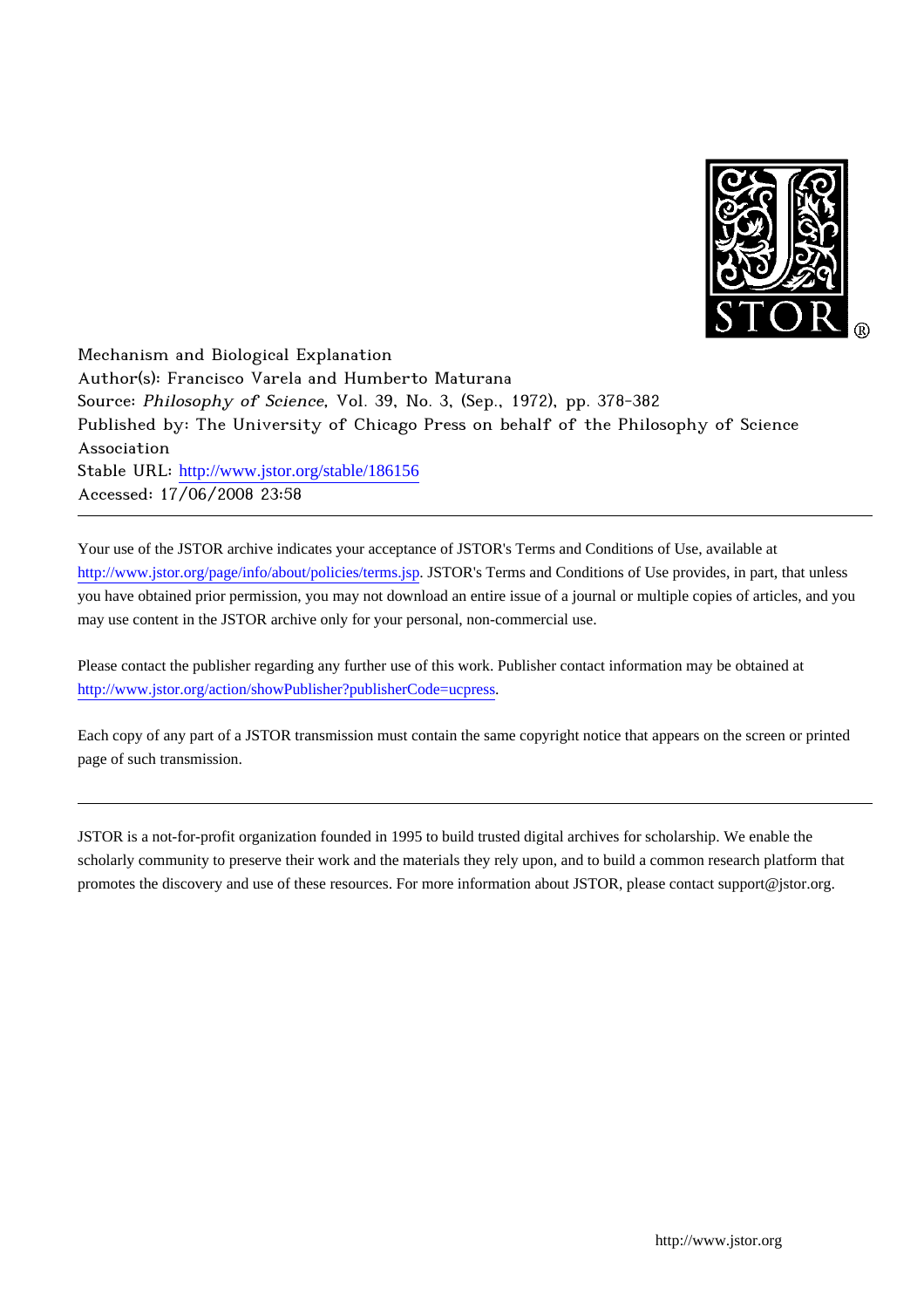# **DISCUSSION**

# **MECHANISM AND BIOLOGICAL EXPLANATION\***

# **FRANCISCO VARELA AND HUMBERTO MATURANA**

**Universidad de Chile** 

### **I**

**Machines and Biology have been, since antiquity, closely related. From the zoological figures present in astronomical simulacra, through renaissance mechanical imitations of animals, through Decartes' wind pipe nerves, to present day discussions on the computer and the brain, runs a continuous thread. In fact, the very name of mechanism for an attitude of inquiry throughout the history of Biology reveals this at a philosophical level ([4] and [6]). More often than not, mechanism is mentioned in opposition to vitalism, as an assertion of the validity of the objectivity principle in biology: there are no purposes in animal nature; its apparent purposefulness is similar to the purposefulness of machines. Yet, the fact that one picks machines as a set of objects comparable to living systems, deserves a closer look. What in machines makes it possible to establish such a connection?** 

# **II**

**If one is to have an understanding of a given class of machines, it is obviously insufficient to give a list of its parts or to define its purpose as a human artifact. The way to avoid both insufficiencies is to describe the permitted interrelations of the machine components which define the possible transitions that the machine can undergo. This, on the one hand, goes beyond the mere listing, and on the other, implies the nature of the output that determines the purpose of the machine. Notably, when looking at the components not all of their properties have equal importance. If one is to instantiate or construct or implement a certain machine, then, in choosing the components, one would take into account only those component properties that satisfy the desired interrelations leading to the expected sequence of transitions that constitutes the machine description. This is tantamount to saying that the components might be any components at all as long as their possible interrelations satisfy a given set of desired conditions. Alternatively, one can say that what specifies a machine is the set of component's interrelations, regardless of the components themselves. We call this the structure (or theory) of the machine.** 

**We are thus saying that what is definitory of a machine structure are relations and, hence, that the structure of a machine has no connection with materiality, that is, with the properties of the components that define them as physical entities. In the structure of a machine, materiality is implied but does not enter per se. A** 

**\* Received January, 1970.**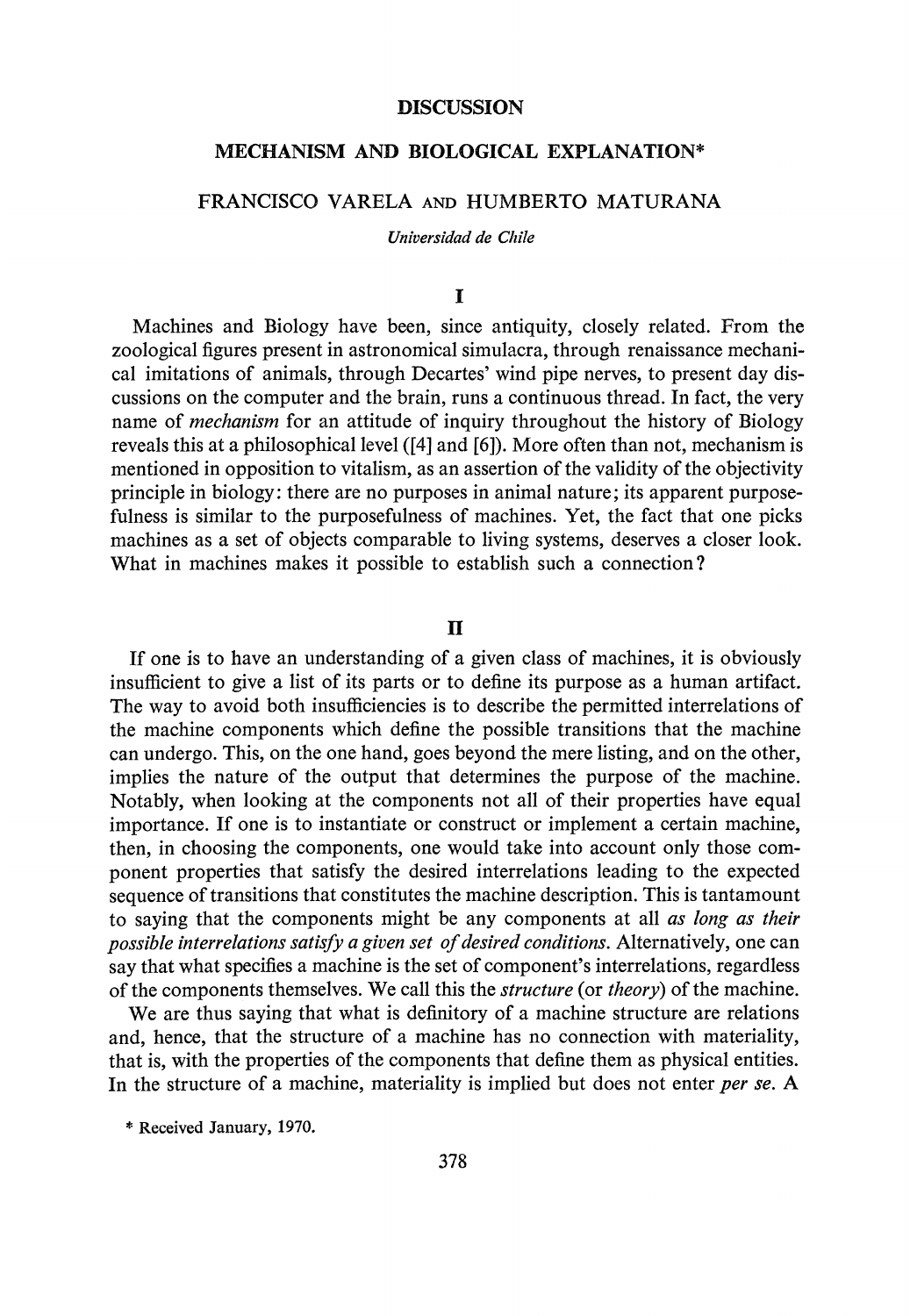**Turing machine is a certain structure; there seems to be a hopeless gap between the way in which a Turing machine is defined and any possible instance (electrical, mechanical, etc.) of it. This has been pointed out by workers in the field of Cybernetics. As Ashby puts it:** 

**the truths of Cybernetics are not conditional on their being derived from some other branch of science ... (They) depend in no essential way on the laws of physics or on the properties of matter . .. The materiality is irrelevant, and so is the holding or not of the ordinary laws of physics. ([1], p. 1)** 

#### **Also,**

**since the distinction between 'open for energy' and 'closed for information and control' implies the irrelevancy of the material aspects of cybernetic system, one might describe cybernetics from the ontological angle as the study of a specific type of a system that must be described in terms presuming but not designating the materiality of the system. ([5], p. 332)** 

**We believe Wiener was pointing to this when he emphasized "information, not matter or energy. No materialism which does not admit this, can survive at the present day" ([1 1], p. 132).** 

**There are several other situations where a similar disjunction between materiality and structure appears. Take for instance symmetry. One clearly has empirical examples of symmetry. Yet, one can formulate a theory of it in which materiality concepts do not enter at all. Still it is possible to transport this theory with no modification to a different context where materiality does appear, as in particle physics. Certainly several other examples exist.** 

#### **III**

**The objection might arise that the notion of structure that has been developed above, belongs to a more inclusive field, that of mathematics. This objection, however, carries no weight because the explanatory value of the notions under discussion correlate with empirical circumstances, artificial or natural, that embody them. Thus, there is the reality of symmetry of natural objects and there is the mathematics of symmetry. Similarly, there is the reality of magnetism and there is the mathematics of magnetism. They do not superimpose, but one embodies the other. From this point of view there is no difference between physics and, say, Cybernetics. What makes physics peculiar is the fact that the materiality per se is implied; thus, the structures described embody concepts which are derived from materiality itself, and do not make sense without it. Despite any advances, in physics one is looking at the structure of materiality. Whether these basic structures are subsumed in self-fields or similar constructs is of no import to our argument (see, for example, [8]).** 

**Furthermore, there are no differences in the explanatory paradigm used in the formulation of, say, atomic theory or control theory. In both cases we are dealing with an attempt to reformulate a given phenomenology in such terms that its**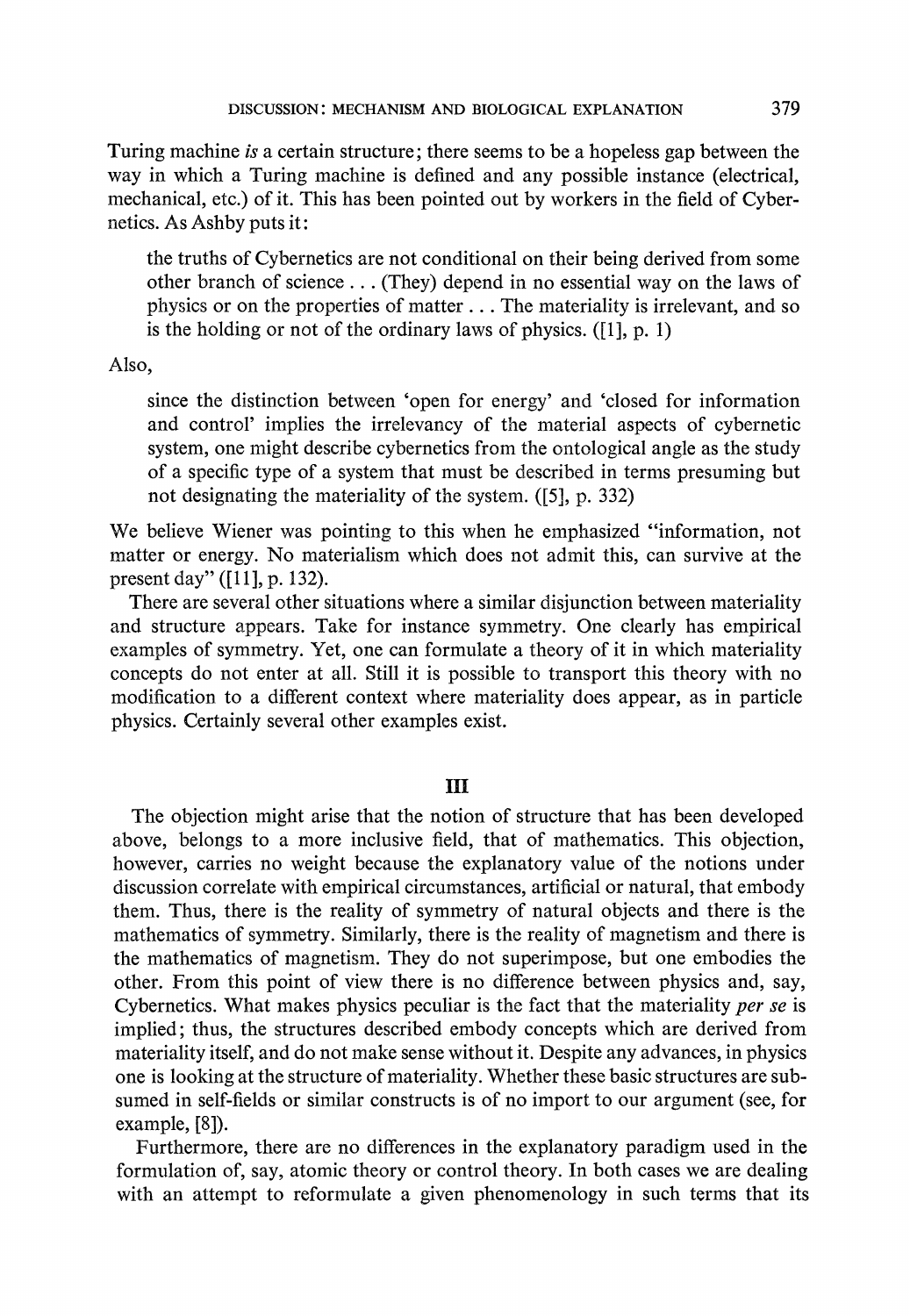**components are causally connected. Yet, in one case the notions are directly related with materiality; while in the other case, materiality does not enter at all.** 

**We thus believe that the classical distinction between synthetic and analytic should be refined. Within the synthetic one should distinguish two levels: the materially synthetic (i.e. where materiality enters per se into consideration), and the nonmaterially synthetic (i.e. where materiality is implied but is, as such, irrelevant).** 

#### **IV**

**In this light, one should look closely at the consequences of the basic assertion for biological mechanism: living systems are machines of one or several welldefined classes. This is to say: the definitory element in the living organization is a certain structure (the set of interrelations leading to a given form of transitions) independent of the materiality that embodies it; not the nature of the components, but their interrelations. There are three main consequences of this assertion:** 

- **(1) Any explanation of a biological system must at least contain two complementary aspects one referring to it as a structure and the other referring to it as an instance. The first must account for the specific dynamic configuration of components that define it; the second must account for how its particular components enter in the given interrelations that constitute it.**
- **(2) Any biological system can be treated in terms of the properties of its actual components as a physical system. There is no limitation whatsoever in doing so, except for the number of variables that one might have to consider. But this is only a problem in computation. Eventually, one should be able to have a physical description as accurate as needed of any biological system. Although such an analysis is insufficient, it is necessary to point to the specific structure(s) of biological systems, making it possible to make sense out of a given form of interrelations.**
- **(3) Insofar as the physical analysis of biological systems is still physics, what is specific of Biology is precisely the analysis of the class of machines that living systems are, and the changes that these undergo in time. Thus, the specific aspects of any biological explanation belong to the second level outlined above, and are necessarily not deducible from physics. In this sense, Biology is not reducible to physics, (although the explanatory paradigm is the same as noted in 3). Reduction is used here to mean a program which would make it eventually possible to derive Biology from Physical Chemistry, in order to produce a unified science. (See [7] and [9]).**

**We wish to conclude by making some remarks on what seems to us to be a persistent error in the philosophy of biology: the alleged specificity and necessity of function and teleology in biological systems (cf. [101).**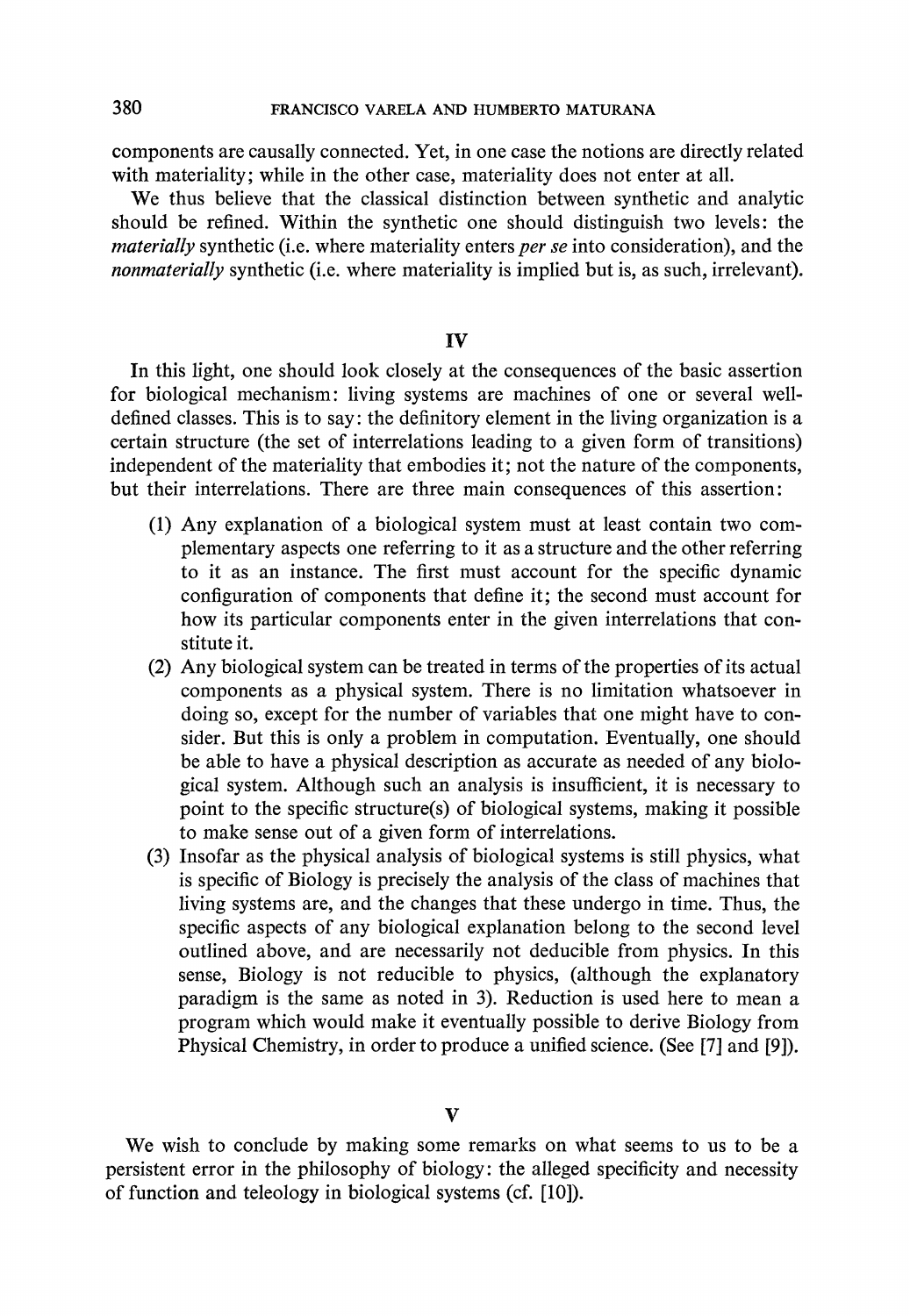**When considered in the light of a machine structure as described above, function and teleology acquire different characteristics. The purpose (teleology) of a machine is always related to its output through an external observer which correlates this output with himself. As it has for long been known, it suffices to consider the structure of the machine, of which the output is only a consequence, to make any**  reference to purpose unnecessary—unless it be for heuristic reasons.

More interestingly with function: in saying that a function of P is  $\phi$  we must **pay closer attention to the character of**  $\phi$ **. Indeed, it must be something like: "circulation," "support," etc. All these notions suppose a larger conceptual scheme (see [2], [3]) which is more embracing: circulation in something, support of**  something. A functional description necessarily includes a larger context to which  $\phi$ **makes reference.** 

**Conversely, for every structure or theory, one can point to a substructure and describe its performance in the form of a functional description. Consider:** 

- **S1: The function of the electron shell is to balance the nuclear charges.**
- **S2: The electron shell balances the nuclear charges.**
- **T<sub>1</sub>**: The function of DNA is to code for proteins.
- **T2: DNA codes for proteins.**

**What are the differences in these sentences? We interpret them as follows: In the**  case  $S_1$  one is making reference to a perfectly defined structure, the atom, for which we have already an explicit formulation of its theory. Thus, although  $S_1$  is comprehensible, it is totally dispensable in favor of  $S<sub>2</sub>$ , which is a statement that **can be interpreted as a mere consequence of the total structure. For the second set,**  the dispensability of  $T_1$  in favor of  $T_2$ , although thinkable, seems much less clear. **This arises because the sentences refer to a system which is included in a much larger one, the cell. One can certainly treat protein synthesis as an isolated system (i.e., in an in vitro experiment), but in the cell its condition of subsystem makes possible its functional description. Thus a functional description, when not dispensable, is symptomatic of the lack of a theory for the structure of the system in which the subsystem, described in functional terms, occurs.** 

**In general, we believe that the very common occurrence of functional descriptions in biology is in relation to the fact that normally the systems studied are subsystems of more inclusive ones. Within a given subsystem, considered isolated, functional descriptions disappear or are dispensable. Similarly, the dispensability of functional description is possible when the structure of the system at large, with no possible further extensions, is given, and subsystems become consequences of the general structure, as in the case of the atom mentioned above, or of any well**defined machine. Thus we do not talk about the function of the state  $q_x$  of a Turing **machine, except for pedagogical purposes.** 

**It must be clear, however, that the communicative value of a functional description is not eliminated by the detailed material analysis of it as a particular instance. Clearly, the material analysis will make possible and modify the precision of the functional description, but will not eliminate its communicative value simply because it does not depend on it.**